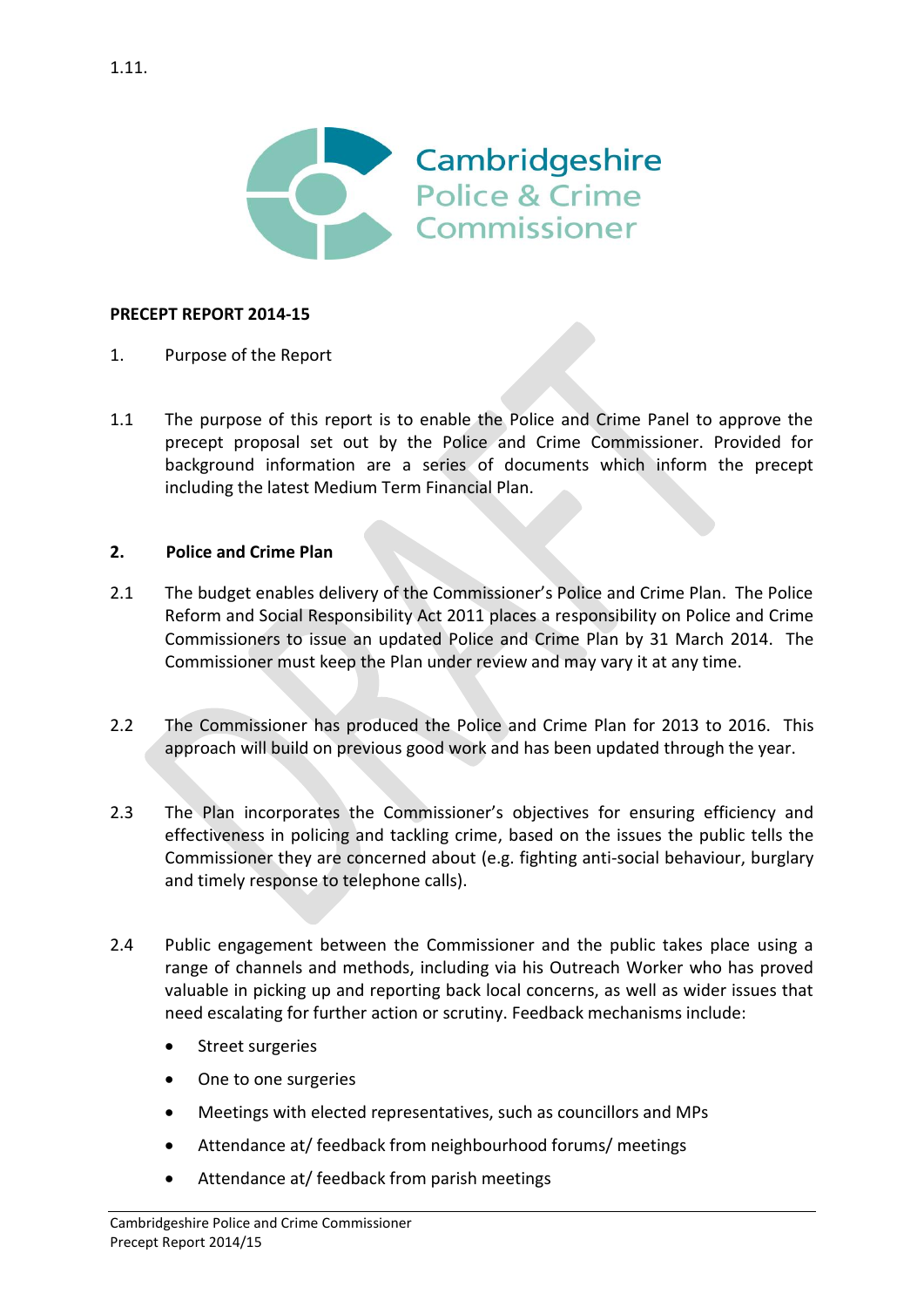- Attendance at/ feedback from Neighbourhood Watch AGMs and with the Chairman and other members of Cambridgeshire NHW
- Correspondence more than 1,600 emails and letters from members of the public
- **•** Twitter
- Comments received via the website, by email or in person following publication of press releases or other locally, regionally or nationally generated news items
- 2.5 The Plan has also been updated to reflect the Constabulary's latest strategic assessment and risk matrix and will be updated again once the 2014-15 budget and Medium Term Financial Plan have been finalised. It also reflects the Commissioner's wider 'and crime' role.
- 2.6 Commissioners must consult Chief Constables on their draft plans before they are sent to the Police and Crime Panel for consideration. Commissioners must have regard to the crime and disorder reduction priorities set by partners, the strategic direction of the criminal justice system and the national Strategic Policing Requirement.
- 2.7 The Commissioner finds the Constabulary to be performing well on both crime reduction and public confidence. He wishes to ensure that this success is maintained and that the Chief Constable has the necessary resources to continue the improvement.
- 2.8 The Cambridgeshire Police and Crime Panel endorsed the 2014 15 budget and precept on the 7 February 2013 and the Police and Crime Plan on 21 March 2013.

# **3. Budget and Medium Term Financial Strategy Development**

- 3.1 During the autumn the Commissioner oversaw work to update the Medium Term Financial Plan. This Plan included a "just under 2% increase" in council tax assumption and at that stage the budget gap for 2014/15 was estimated at £3.5m.
- 3.2 The Commissioner received the provisional settlement on 19th December which took a further £1.2m from our base budget than had been expected, a total reduction to the Police Grant of 4.8% leading to a gap in budget of £4.9m.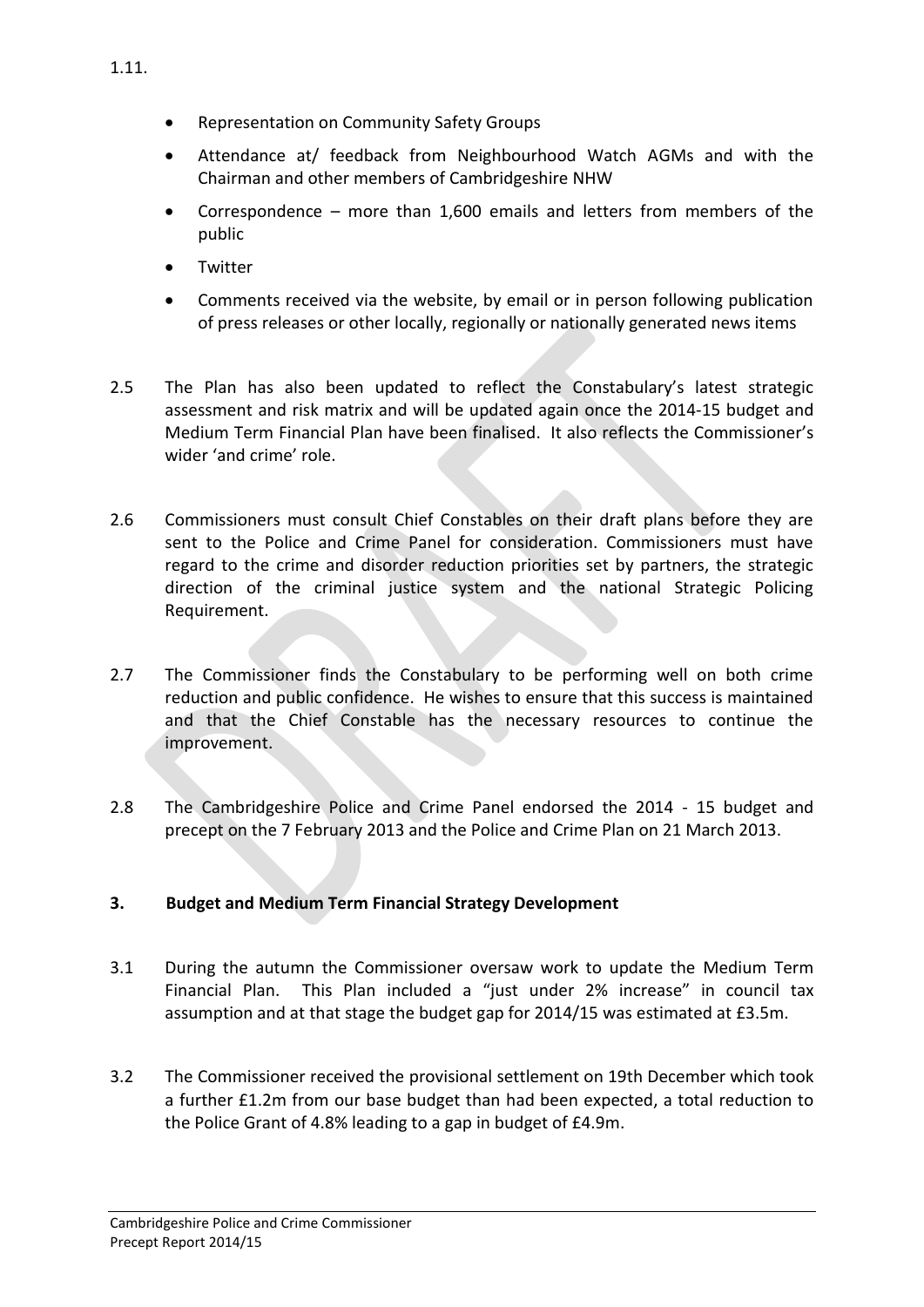- 3.3 Appendix 1 sets out the updated 2014 to 2018 Medium Term Financial Plan (MTFP) including the 2014/15 budget which is based on detailed budget work undertaken by the Constabulary over the past few of months.
- 3.4 Appendix 2 sets out the assumptions underpinning the budget and MTFP.
- 3.5 Appendix 3 sets out the details of the Final Grant Settlement for 2014/15.
- 3.6 Table 1 below sets out in broad terms how the budget has been balanced and Table 2 shows a high level analysis of the total budget.

**Table 1 – Budget changes 2013/14 to 2014/15**

|                                                              |        | £m<br>132.8 |
|--------------------------------------------------------------|--------|-------------|
| <b>Budget 2013/14</b>                                        |        |             |
| <b>Funding Changes</b>                                       |        |             |
| Reduction of grants                                          |        | $-3.7$      |
| Increase in Precept                                          |        | 1.6         |
| Change to Draw Required on Reserves                          |        | 0.1         |
| <b>Net Budget Requirement 2014/15</b>                        |        | 130.8       |
|                                                              |        |             |
| <b>Net Revenue Expenditure Changes</b>                       |        |             |
| Inflation and budgetary pressures                            |        | 1.4         |
| Savings:-                                                    |        |             |
| Police staff - net savings after transfer to collaborated un | $-0.7$ |             |
| <b>PCSO<sub>s</sub></b>                                      | $-0.9$ |             |
| Transport                                                    | $-0.7$ |             |
| Supplies and services                                        | $-0.3$ |             |
| Decrease requirement for capital funding from revenue        | $-0.5$ |             |
| Increase in Income                                           | $-0.3$ |             |
| <b>Total Savings Identified</b>                              |        | $-3.4$      |
|                                                              |        | 130.8       |

## **Table 2 – High Level Budget Analysis**

|                                                         | £m    |
|---------------------------------------------------------|-------|
| Policing Budget - delegated to the Chief Constable      | 125.7 |
| Office of the Police and Crime Commissioner             | 1.2   |
| Victim, restorative justice and crime & disorder grants | 1.8   |
| Capital Financing and Reserves                          | 2.1   |
| Net Budget Requirement                                  | 130.8 |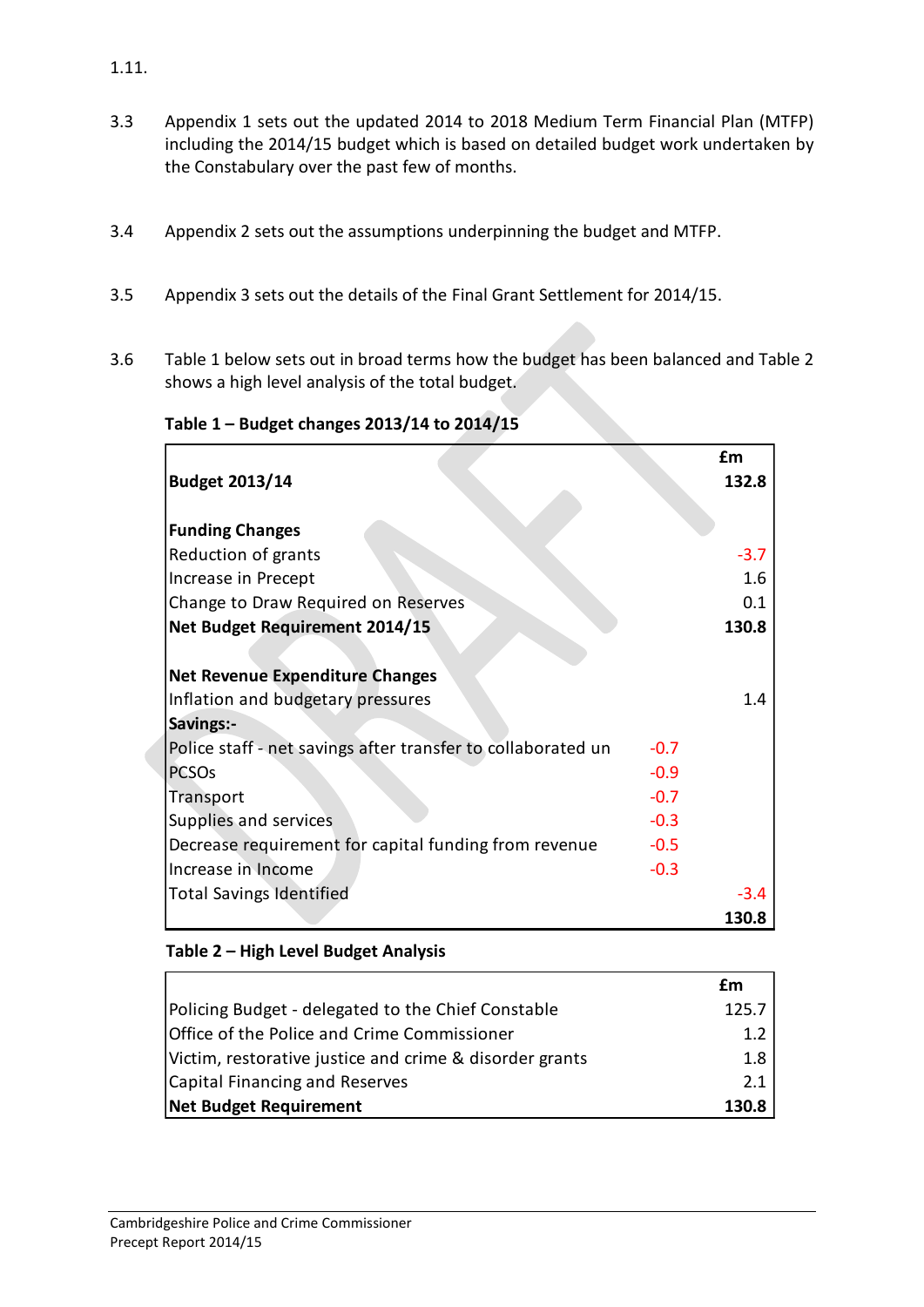## **4. Council Tax Base and Collection Funds**

4.1 Final council tax base figures and details of estimated losses/surpluses on collection funds as at 31 March 2014 have now been received. Net losses on collection funds are estimated at £96k and will be financed from the General Reserve. Compared to 2013/14 the council tax base for 2014/15 has increased by 1.5% after allowing for receipt of Council Tax Support Grant.

# **5. Precept 2014/15**

- 5.1 Careful consideration has been given to the pros and cons of accepting the 2014/15 Council Tax freeze grant. The council tax freeze grant for 2014/15 is equivalent to the sum raised by a 0.65% increase in council tax. If the Commissioner was to accept a freeze grant for 2014/15 this would leave a further £0.6m deficit to fund. Cambridgeshire's spending on policing is one of the lowest in the country; a further decrease in budget could have a profound impact on the performance of policing in Cambridgeshire. However is it recognised that accepting the freeze grant would reduce costs for local residents, when the impacts of the current economic climate are being felt. During the election campaign the Commissioner had stated he would ensure value for money.
- 5.2 The Commissioner therefore proposes to reject the council tax freeze grant and increase the council tax by 1.92% from £177.93 per annum to £181.35, an additional 7 pence per week at Band D. This will provide some mitigation against the 4.8% reduction in government grant, thereby protecting services. As a comparison the Consumer Prices Index increase to Sept 2013 was 2.1% and the basic state pension will increase by 2.5% in April 2014.
- 5.3 In December the Commissioner announced to the media he would be proposing a modest increase in precept to protect the frontline. This was informed by what he has been told throughout the year by members of the public who want to see the number of frontline officers protected. The Commissioner believes that the 1.92% increase balances the public's expectations of police visibility with the affordability of a below inflation precept rise.
- 5.4 News of the Commissioner's proposal was covered by radio and print media across Cambridgeshire and tweeted (and subsequently re-tweeted) to a total of around 5,500 people. The level of correspondence directly to the OPCC specifically about the proposal has been exceptionally low (two emails/ letters). However, during the past year the Commissioner has received numerous emails, letters and comments from members of the public stating that they want to see officers and PCSOs on the streets and action from the police on a number of priority areas already identified in the Police and Crime Plan.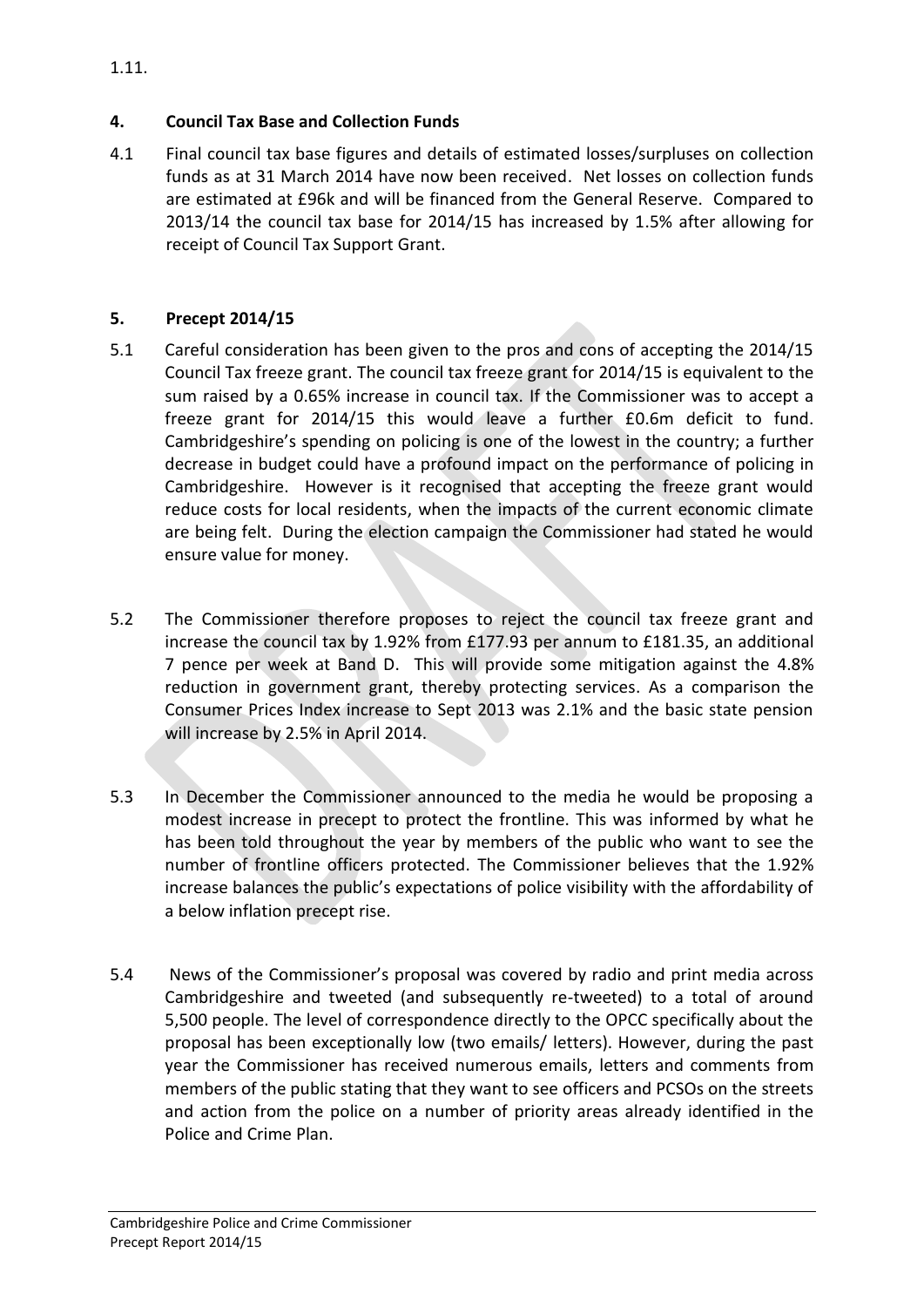5.5 Details of the precepts due from each collection authority net of any loss or surplus on the collection funds are set out at Appendix 5.

### **6. Workforce**

- 6.1 Despite budget reductions, the Constabulary has managed to increase the number of local policing officer posts from 988.5 at the start of the year to 998 by the start of this coming year. Overall posts were reduced from 1349.2 in 2013/14 to 1341 in 2014/15 as a result of savings elsewhere including collaboration with other forces.
- 6.2 As at January 2014, PCSO numbers stand at 150, a reduction on historical establishment of 30.
- 6.3 The budgeted number of Police Staff continues to fall as we continue to close the budget gaps year on year. Police Staff budgeted numbers for 2014/15 are 819.
- 6.4 Special Constabulary numbers reached our target of 300 in January 2014.
- 6.5 The current police officer workforce plans are shown in table 3 below.

| <b>Police Officers</b> | 2013/14        | 2014/15 |
|------------------------|----------------|---------|
| Local Policing*        | 988.5          | 998.0   |
| <b>Other Policing</b>  | 350.7          | 343.0   |
| $\ast$                 | +10 mid year   |         |
| <b>Total Officers</b>  | 1,349.2        | 1,341.0 |
|                        |                |         |
| <b>Police Staff</b>    |                |         |
| <b>Police Staff</b>    | 833.0          | 819.0   |
| <b>PCSOs</b>           | 150.0<br>180.0 |         |
| <b>Total</b>           | 1,013.0        | 969.0   |

### **Table 3**

## **7. Capital Financing**

- 7.1 The Commissioner wished to ensure that from 1 April 2013 the Capital Programme was fully funded without external borrowing. Capital spending is financed by increased revenue contributions, unless the capital investment is to support structural investment for longer term transformational change.
- 7.2 The decision to minimise borrowing to finance the Capital Programme has meant even greater scrutiny of capital investment and additional work to develop more sophisticated cash flow projections and review of the financing of existing schemes.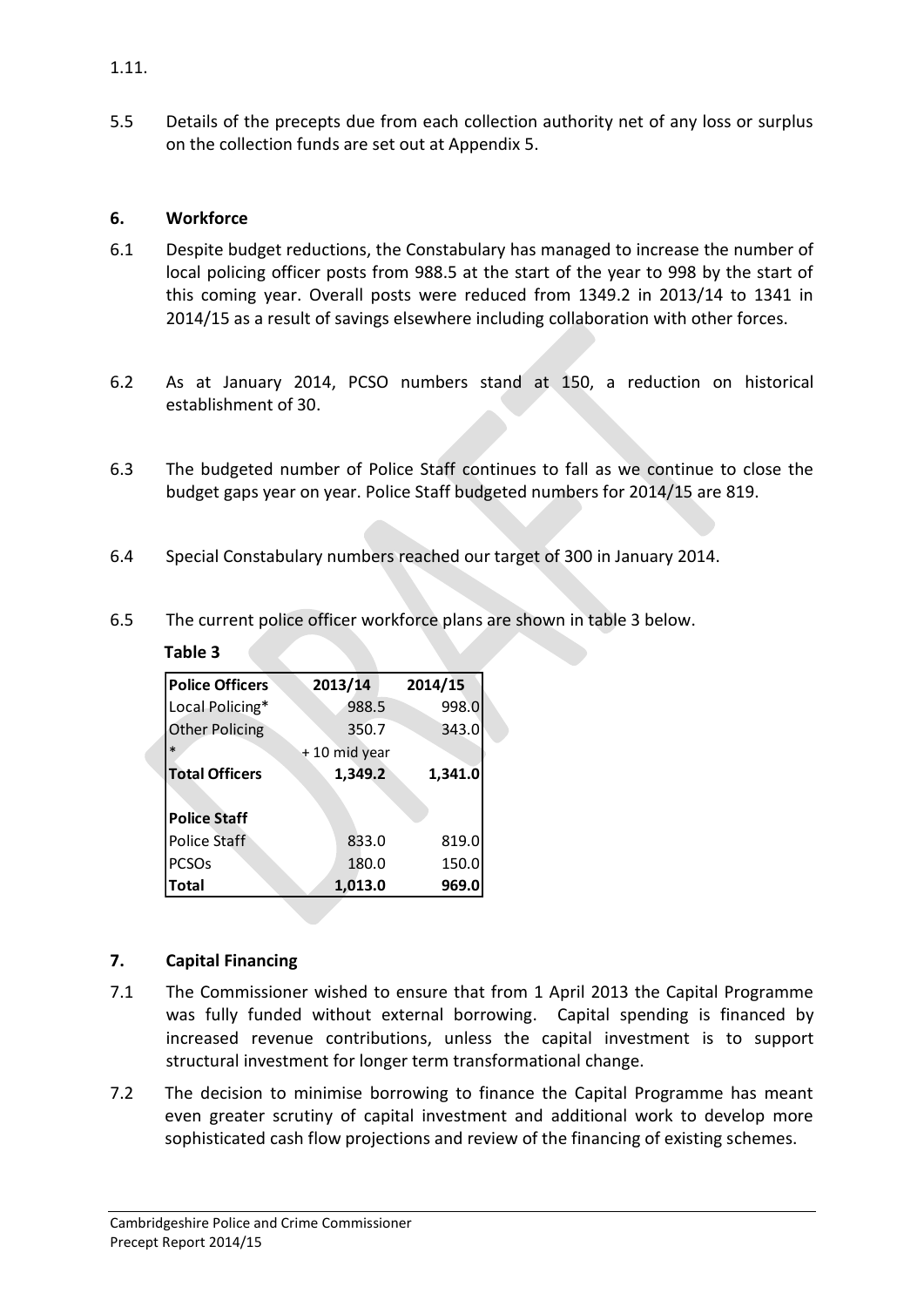7.3 The Capital Programme 2014 to 2018 has been agreed and the revenue effects of the Programme are included in the budget and the MTFP.

# **8. Specific Grants**

- 8.1 The Police and Social Responsibility Act 2011 gave Commissioners the powers to make crime and disorder reduction grants, Cambridgeshire received £928k for distribution in 2013/14. For 2014/15 the crime and disorder grants will be rolled into the main police grant and therefore the Commissioner will be free to decide on the use and the totality of these grants going forward.
- 8.2 The Policing Minister has recently announced that Commissioners will receive funding to commission services for victims. £300k will be received during 2013/14 with a further £435k due to be received in 2014/15 and a further £875k as an indicative amount for 2015/16. The funding for 2013/14 has been provided to enable PCCs to:
	- i) build the capacity and capability of potential providers of services for victims (including potential providers of restorative justice services) from the Voluntary Community and Social Enterprise (VCSE) sector;
	- ii) commission restorative justice services if capacity and capability are sufficient in relation to these services;
	- iii) prepare for local commissioning.
- 8.3 Work has been undertaken with partners to understand the existing landscape of support provision for victims and to create a 'Strategic vision of support for victims in Cambridgeshire'. The subsequent action plan will enable partners to drive this work forward to improve the support received by victims, both from services and within their communities. The vision has informed the 'Commissioner's Victim Referral and Support Service Commissioning Intentions'. These intentions set out Cambridgeshire's aim to work with the Ministry of Justice to pilot the local commissioning of victim referral through a local Victim Hub. This pilot Hub, which is fully supported by both partners, and colleagues from the Eastern Region, plans to manage referrals for victims who have both reported the crime and those who have not.
- 8.4 In Cambridgeshire all commissioning of support services will be driven by a strong foundation of partnership working and evidence. The Victim and Offender Needs Assessment and a Victims' service and pathway mapping event will be further bolstered by planned engagement with victims to ensure a 'victim-centric' approach is taken and research into key victim groups and experiences.
- 8.5 Nationally the Ministry of Justice will commission services which provide support for: victims of trafficking, families bereaved by homicide, victims of rape through partial funding of Rape Support Centres and witnesses through a Court-based Witness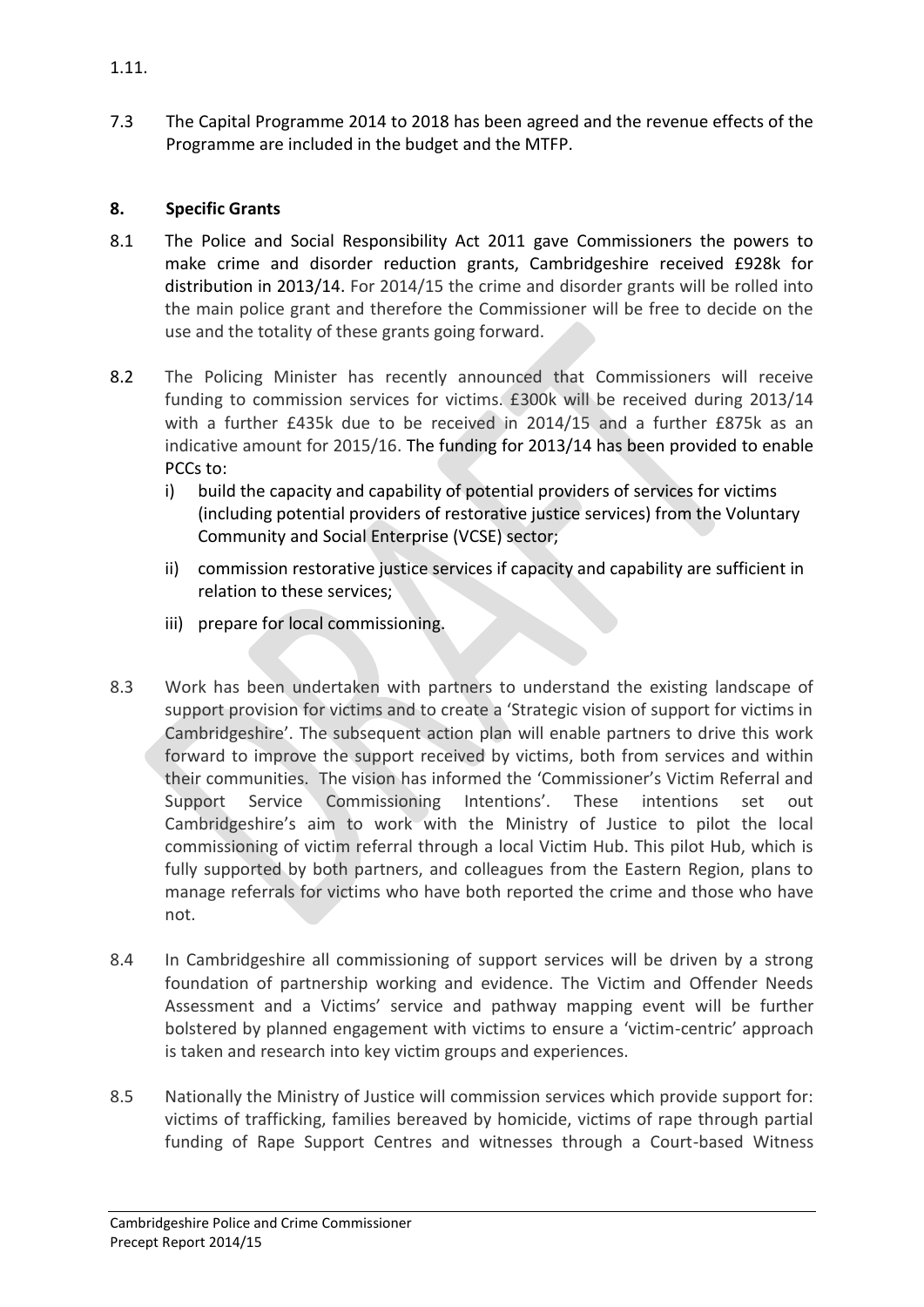Service. National helplines and some services for victims of sexual and domestic violence will also be commissioned.

## **9. Office of the Police and Crime Commissioner**

- 9.1 The Commissioner made a public commitment last year to reduce the running costs of his office from April 2013 by 10% compared to what the Police Authority had previously cost. The Commissioner set the budget for his office for 2013/14 at £866,000 which was an 11% reduction.
- 9.2 The Police and Crime Plan is being amended to reflect that the work of the Commissioner and the OPCC is changing and expanding. The Commissioner is driving an integrated offender strategy, and as set out above he will become responsible for commissioning services in support of victims which he intends to do through an integrated victim management approach.
- 9.3 To assist him in tackling this wider agenda he has agreed with the Chief Constable to retain a number of posts with enhanced responsibilities, whilst transferring the remaining staff to the Chief Constable under Transfer Order 2 arrangements. The budget for the retained staff will also be retained by the PCC.
- 9.4 In addition, with his aim of personally championing the views of the people of Cambridgeshire and Peterborough, he has already appointed an Outreach Worker for Peterborough and Fenland which has been extremely valuable in obtaining the views of the public and highlighting issues for action to the Commissioner. In recognition of the value the outreach work has already achieved in the north of the area, a further Outreach post for Southern Cambridgeshire has been built into the Commissioner's 2014/15 budget.
- 9.5 The detail budget is shown at appendix 4.

## **10. Robustness of estimates**

- 10.1 Under Section 25 of the Local Government Act 2003, the Commissioner's Chief Financial Officer is required to report on the robustness of the estimates made for the purposes of the budget calculations.
- 10.2 Work on the 2014/15 budget gap began with Bedfordshire and Cambridgeshire agreeing to collaborate together, as Hertfordshire had requested that they look at other solutions for the operational support. Following the re-engagement of Hertfordshire into the collaboration work progress on collaboration plans with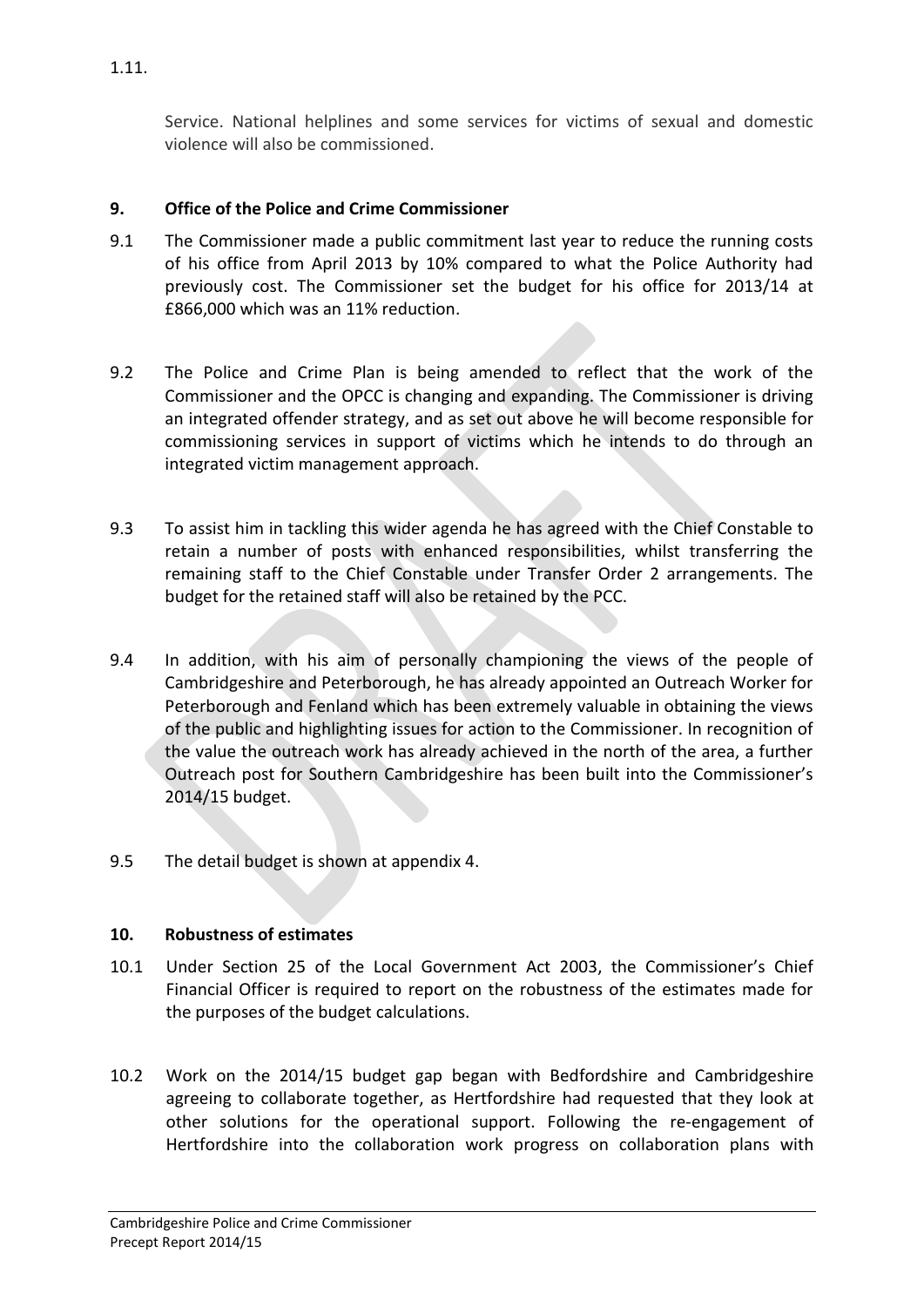Bedfordshire has been slower, as all have to be reworked to accommodate all three forces.

- 10.3 The Force Executive Board held a budget session during the summer. At the budget session every budget manager was charged with addressing saving in their area of business and those savings were then challenge by their peers to produce a robust list of savings. The Finance Team then worked with budget managers to secure the savings identified.
- 10.4 Over the last few years the Constabulary has been able to deliver savings ahead of schedule. This has slightly eased the pressure on preparation of the 2014/15 budget and news from Government that we have been successful in our bid to the new Home Office innovation fund will assist with delivering projects designed to bridge the gap over the coming years. However the future remains very challenging as the gaps demonstrate.
- 10.5 The Commissioner has built on the Constabulary's tried and tested budget preparation and monitoring arrangements. This includes scrutiny of where and why savings have been achieved and reassurance that, where possible, they have been built into the following year's budget.
- 10.6 There have been changes to the overall way the budget has been put together for 2014/15 and these changes have been reflected in recast figures for 2013/14 for comparison. Further services are now being considered for collaboration with Hertfordshire and Bedfordshire i.e. custody, which has been traditional shown within the local policing figures and now shown within the Business Support Expenditure thus giving a true spend for the Local Policing budget.

## **11. Use of Reserves**

- 11.1 Section 25 of the Local Government Act 2003 requires the Chief Finance Officer to report on the adequacy of the proposed financial reserves as part of budget setting considerations.
- 11.2 Appendix 6 sets out the Commissioner's reserves including estimated movements in 2013/14 and 2014/15.
- 11.3 Earmarked Reserves have been built up over the last few years specifically for the financing of capital (via the Capital Reserve). The Capital Reserve has been applied to fund legacy schemes (schemes approved pre 2013) and use of the Capital Reserve in this way reduces the pressure on the revenue costs required to fund the capital programme.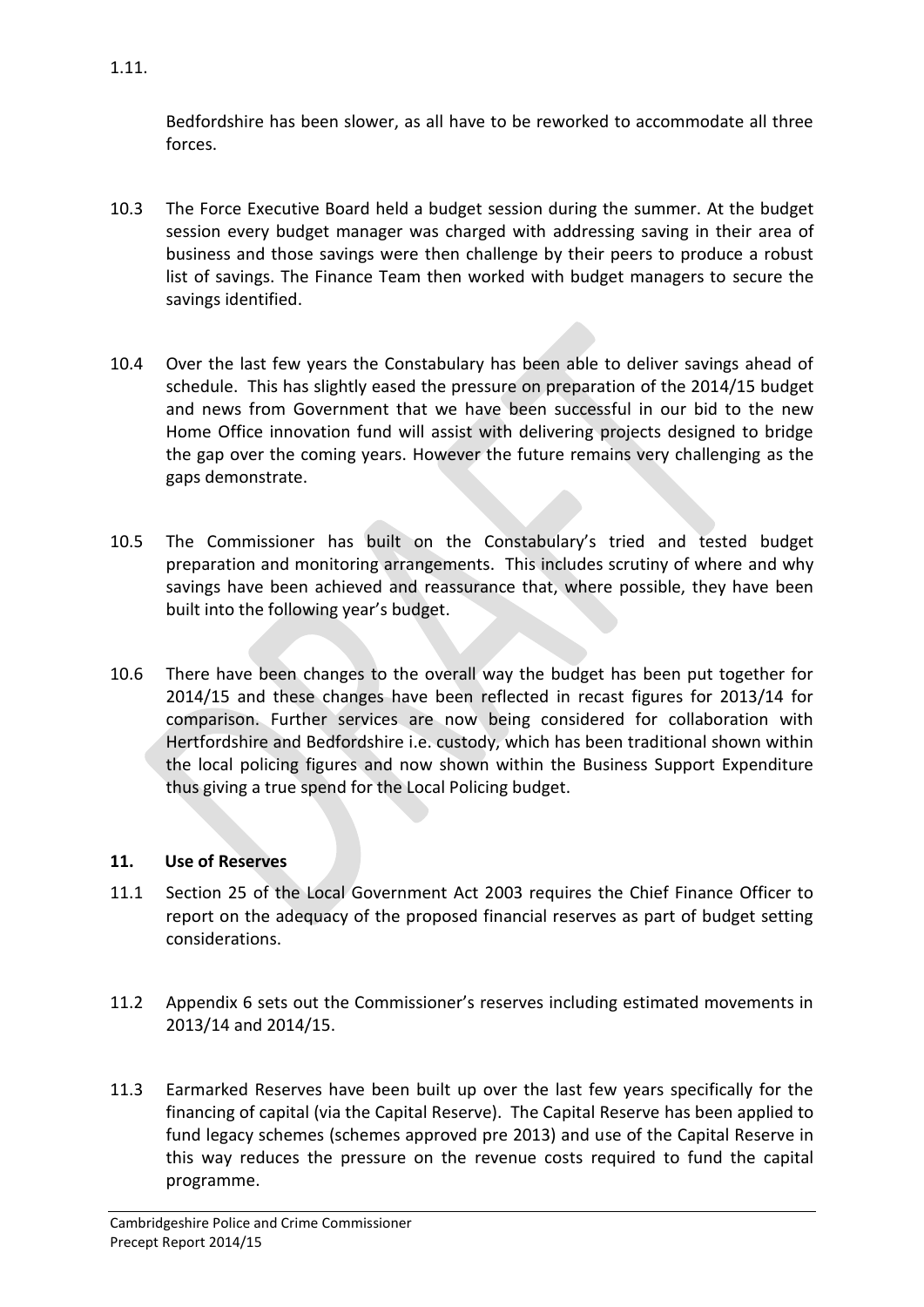- 11.4 It is proposed to set up a reserve for the underspend for 2013/14, built up as a result of the need to find £4.7m savings for 2014/15, which will be used to assist with the large budget savings required in future years. It is further proposed to set up a reserve to fund years 3 and 4 of the Metis Programme.
- 11.5 The Commissioner holds a general reserve (7%), primarily as a contingency for major police operations which may come out of the blue and at major cost.

## **12. The Medium Term Outlook**

- 12.1 As set out in Appendix 1 the projected budget gap in the 3 years 2015 to 2018 is a further £12.2m. This has increased significantly given the settlement for 2014/15 and the statement that further top slicing is due for 2015/16. It is disappointing that the government has not been able to confirm grant allocations for 2015/16 and has stated that it could be summer before indicative cuts are known. One year allocations do not make for easy financial planning. 2015/16 is particularly difficult as we are expecting further top slicing of the Police Grant with no knowledge of how much this might be.
- 12.2 The Strategic Alliance is relying upon collaboration of Operational Support (back/middle office), coupled with the introduction of Metis, the IT streamlining of process to deliver information directly to the front-line, to deal with most of the funding gap in the medium term. Any further delays with these projects may jeopardise the realisation of the required savings and necessitate another 'Plan B'.

## **13. Conclusion**

Despite larger than expected reductions in the settlement grant for 2014/15 robust plans are in place for:

- maintaining police performance,
- retaining local officers numbers, and
- linking with partners to reduce offending and improve support for victims

Through Metis and continued collaboration ambitious plans have been put in place to ensure the front line is protected. Ensuring the council tax element of the funding keeps pace with inflation will enable that the success of these plans and ensure performance and services are maintained at a level desired by the public.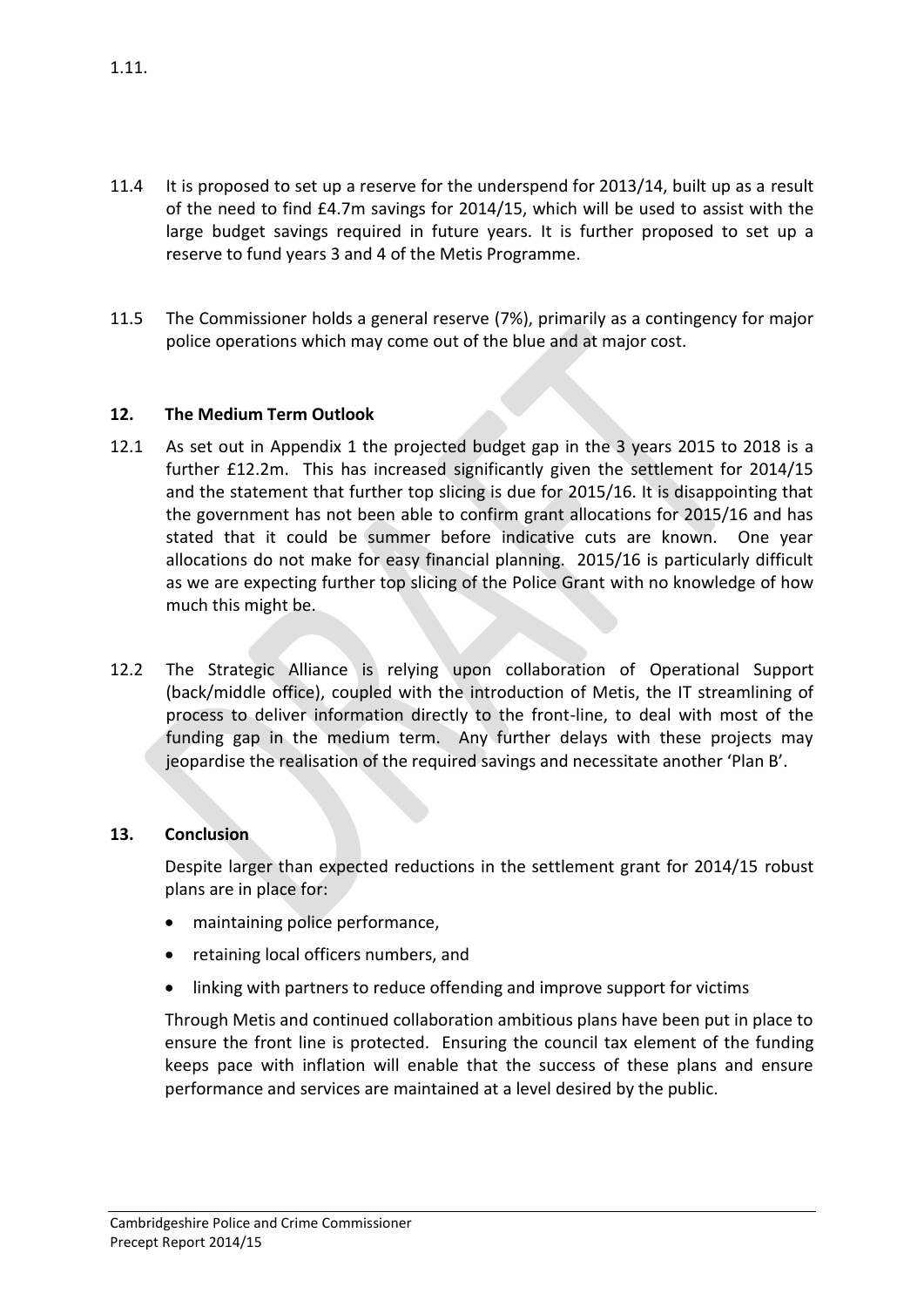# **Medium Term Financial Strategy 2014/18 Appendix 1 Appendix 1**

|                                                         | <b>Revised</b> |               |              |                 |                 |
|---------------------------------------------------------|----------------|---------------|--------------|-----------------|-----------------|
|                                                         | <b>Budget</b>  | <b>Budget</b> | Forecast     | <b>Forecast</b> | <b>Forecast</b> |
|                                                         | 2013/14        | 2014/15       | 2015/16      | 2016/17         | 2017/18         |
|                                                         | £'000          | £'000         | £'000        | £'000           | £'000           |
| <b>Local Policing Expenditure</b>                       |                |               |              |                 |                 |
| Police Officer Pay                                      | 51,687         | 51,885        | 53.242       | 55,846          | 57,412          |
| <b>Police Staff</b>                                     | 5,837          | 5,429         | 5,602        | 5,793           | 5,966           |
| PCSO Pay & Allowances                                   | 5,762          | 4,876         | 4,933        | 5,019           | 5,170           |
| <b>Total Local Policing Expenditure</b>                 | 63,286         | 62,190        | 63,777       | 66,658          | 68,547          |
|                                                         |                |               |              |                 |                 |
| <b>Business Support Expenditure</b>                     |                |               |              |                 |                 |
| Police Officer Pay                                      | 8,497          | 8,197         | 8,374        | 8,675           | 8,914           |
| <b>Police Staff</b>                                     | 19,001         | 18,071        | 18,364       | 18,969          | 19,538          |
| Goods and Services                                      | 20,347         | 19,541        | 19,690       | 20,268          | 20,875          |
| <b>Total Business Support Expenditure</b>               | 47,845         | 45,809        | 46,428       | 47,912          | 49,327          |
|                                                         |                |               |              |                 |                 |
| <b>Collaboration Expenditure</b>                        |                |               |              |                 |                 |
| <b>BCH</b>                                              | 16,411         | 17,031        | 17,372       | 17,999          | 18,212          |
| <b>ERSOU</b>                                            | 962            | 1,029         | 1,050        | 1,087           | 1,120           |
| Helicopter                                              | 470            | 480           | 490          | 504             | 514             |
| Kings Lynn PIC                                          | 688            | 906           | 924          | 952             | 971             |
| <b>Total Collaboration Expenditure</b>                  | 18,531         | 19,446        | 19,835       | 20,543          | 20,818          |
|                                                         |                |               |              |                 |                 |
| Office of the Police and Crime Commissioner             | 866            | 1,224         | 1,249        | 1,279           | 1,313           |
|                                                         |                |               |              |                 |                 |
| <b>Community Safety / Crime Reduction Grants (OPCC)</b> | 928            | 1,341         | 1,347        | 1,347           | 1,347           |
| Victim and Restorative justice Grant                    | 300            | 435           | 875          | 0               |                 |
|                                                         |                |               |              |                 |                 |
|                                                         |                |               |              | 2,812           |                 |
| <b>Capital Financing Costs</b>                          | 2,669          | 2,204         | 2,533        |                 | 2,781           |
|                                                         |                |               |              |                 |                 |
| <b>GROSS REVENUE EXPENDITURE</b>                        | 134,425        | 132,649       | 136,044      | 140,550         | 144,134         |
|                                                         |                |               |              |                 |                 |
| <b>Total Income</b>                                     | $-1,462$       | $-1,755$      | $-1,955$     | $-1,955$        | $-1,955$        |
|                                                         |                |               |              |                 |                 |
| <b>NET REVENUE EXPENDITURE</b>                          | 132,963        | 130,894       | 134,089      | 138,595         | 142,179         |
| Contributions +To /- From Reserves                      | $-155$         | $-96$         | 0            | 0               | 0               |
|                                                         |                |               |              |                 |                 |
| <b>NET BUDGET REQUIREMENT (NBR)</b>                     | 132,808        | 130,797       | 134,089      | 138,595         | 142,179         |
| Budget - Decrease / + Increase Year on Year             |                | 98.5%         | 2.5%         | 3.4%            | 2.6%            |
|                                                         |                |               |              |                 |                 |
| Financed by:                                            |                |               |              |                 |                 |
| Formula Grant                                           | 81,139         | 77,273        | 74,300       | 72,886          | 71,792          |
| Victim and Restorative Justice Grant                    | 300            | 435           | 875          | 0               | 0               |
| Precept                                                 | 45,544         | 47,190        | 48,837       | 50,541          | 52,305          |
| <b>Council Tax Freeze Grant</b>                         | 1,173          | 1,173         | 1,135        | 1,118           | 1,101           |
| Council Tax Support Grant                               | 4,807          | 4,822         | 4,822        | 4,822           | 4,822           |
| Collection Fund - Deficit / +Surplus                    | $-155$         | $-96$         | $\Omega$     | 0               | $\Omega$        |
|                                                         |                |               |              |                 |                 |
| <b>TOTAL FINANCING</b>                                  | 132,808        | 130,797       | 129,969      | 129,367         | 130,020         |
|                                                         |                |               |              |                 |                 |
| <b>BUDGET GAP</b>                                       | $\bf{0}$       | 0             | $-4,120$     | $-9,228$        | $-12,159$       |
|                                                         |                |               | $-4,120$     | $-5,108$        | $-2,931$        |
|                                                         |                |               |              |                 |                 |
| Band D Council Tax £                                    | £177.93        | £181.35       | £184.90      | £188.53         | £192.22         |
|                                                         |                |               |              |                 |                 |
| <b>KEY ASSUMPTIONS INCLUDED IN THE FORECASTS ABOVE</b>  |                |               |              |                 |                 |
| Council Tax base increases actual                       | 1.10%          | 1.50%         |              |                 |                 |
| Council Tax base increases estimated                    |                |               | 1.50%        | 1.50%           | 1.50%           |
| <b>Council Tax</b>                                      | 1.96%          | <b>1.92%</b>  | <b>1.96%</b> | 1.96%           | 1.96%           |
| Tax base                                                | 255,963        | 260,217       | 264,120      | 268,082         | 272,103         |
| Grant increase / Decrease (-)                           |                | $-4.80%$      |              |                 | $-1.50%$        |
|                                                         | $-1.95%$       |               | -4.00%       | $-2.00%$        |                 |
| Police officer pay rise (w.e.f 01/09)                   | 1.00%          | 1.00%         | 1.00%        | 1.58%           | 2.00%           |
| Police staff pay rise (w.e.f. 01/9)                     | 1.00%          | 1.00%         | 1.00%        | 1.58%           | 2.00%           |
| Increment increase                                      | 0.70%          | 0.70%         | 1.00%        | 1.00%           | 1.00%           |
| General Inflation                                       | 2.50%          | 2.00%         | 2.00%        | 2.00%           | 2.00%           |
| Fuel & Energy Inflation                                 | 4.00%          | 5.00%         | 5.00%        | 5.00%           | 5.00%           |

\* Recast figures to show services to be collaborated i.e. custody, in Business Support and not Local Policing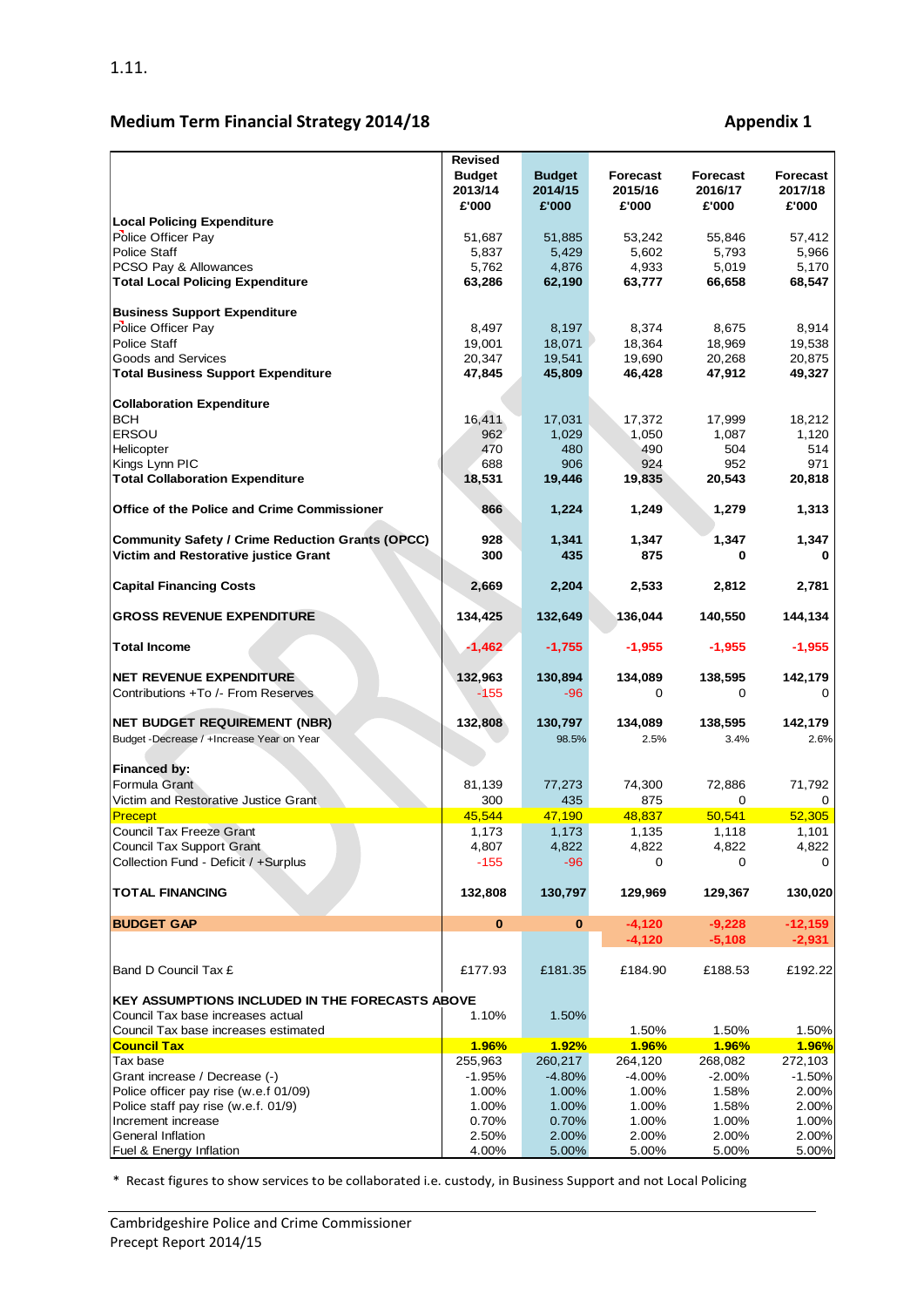### **Budget Assumptions**

The following assumptions (some now confirmed) underpin the estimates/forecasts:-

- Pay awards the Chancellor's Autumn Statement confirmed a further two years of pay restraint - 1% per annum up to and including 2015/16.
- Winsor 2 has led to a slight increase in costs for 2014/15 with further increases over the life of the plan; the budget assumption plans for this increase.
- General (price) inflation is now projected at 2.0% across the 4 years but for energy and fuel the assumption is 5%.
- A council tax increase of 1.92% confirmed for 2014/15 and 1.96% assumed in each of the remaining years of the Medium Term Financial Strategy
- A formula grant reduction of 4% in 2015/16, 2% in 2016/17 and a further 1.5% for the final year of the plan.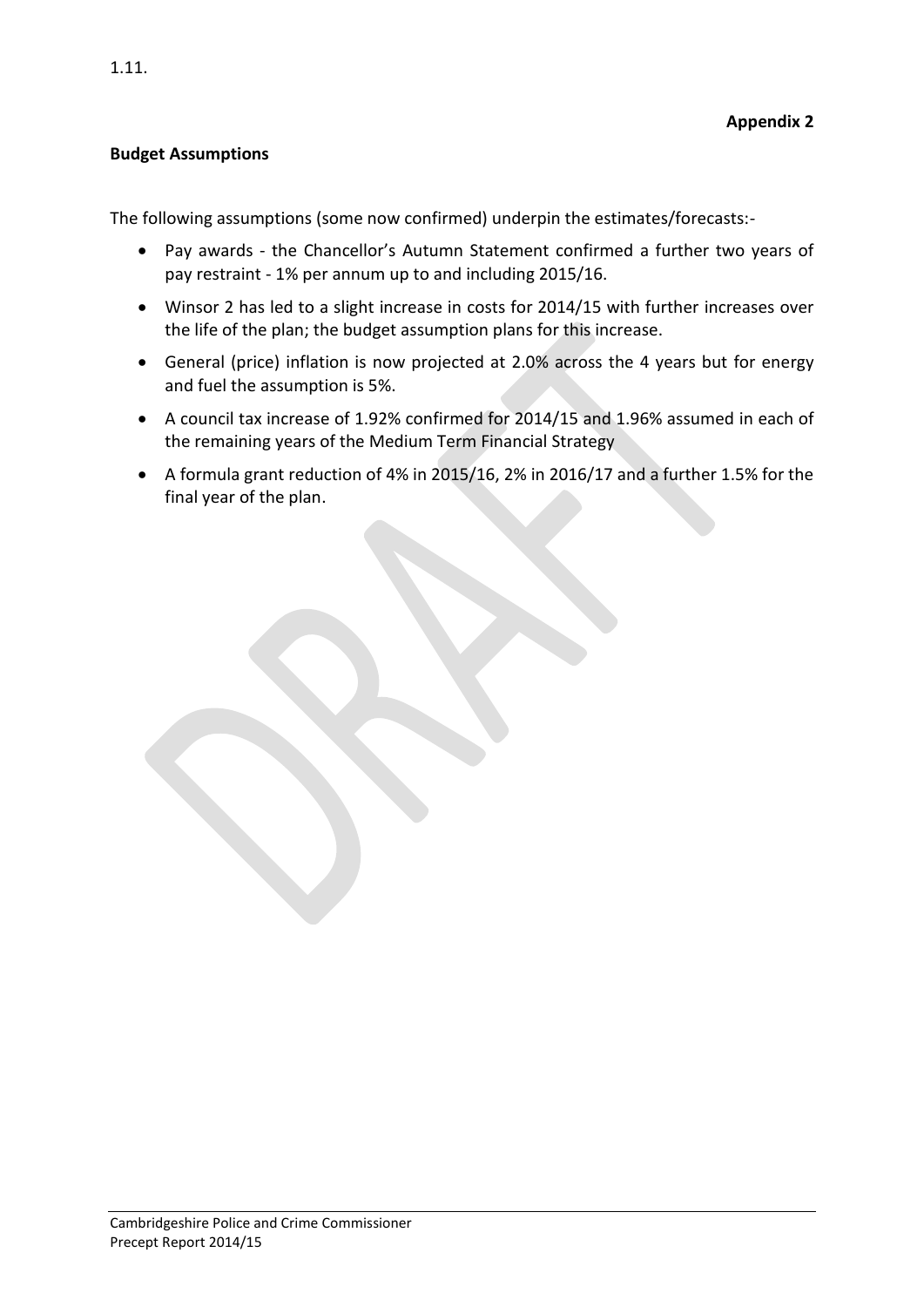## **Details of the Final Grant Settlement 2013/14**

#### **1. Formula Grant**

- 1.1 A 4.8% cash reduction for 2014/15 compared to our assumption of 3.3%. We are worse off by £1.2m.
- 1.2 Grants will be directly payable by DCLG and Home Office.
- 1.4 No figures published for 2015/16 (in light of further reduction to Home Office budget).
- 1.5 No changes to damping arrangements. Damping has been applied to ensure all policing bodies receive the 4.8% cash reduction.
- 1.6 Beyond 2014/15 The Home Office confirmed that the Home Secretary '..will be commissioning a fundamental review of the Formula once Police and Crime Commissioners are established in their roles and able to engage fully in the review process.' This is expected to begin in mid-2014.
- 1.7 In the Autumn Statement 2013 the Chancellor announced that further cuts could be expected for 2015/16.

## **2. Victim and Restorative Justice Grant**

2.1 The allocation for 2014/15 is £435k, slightly higher than expected.

## **3. Localised Council Tax Support Funding**

3.1 Our DCLG published grant is £4.82m (£4.81m was previously notified). This grant will make up the shortfall in precept from the lower tax base.

## **4. Council Tax**

- 4.1 Referendum limit is still awaited for 2014/15. On 19 December 2012 the Secretary of State announced that as a general rule a 2% referendum principle would apply to all principal local authorities, Police and Crime Commissioners and Fire and Rescue Authorities, meaning that a positive local referendum result would be needed for council tax increases above 2%, with exceptions for those authorities who's Band D council tax was in the lower quartile for their category of authority. Cambridgeshire Police does not fall within this category.
- 4.2 Council Tax Freeze Grant details confirmed A local elected policing body will be eligible for the grant providing it does not increase the basic amount of council tax in 2014/15, compared to 2013/14. The grant of £284.2k is equivalent to a 0.65% increase in the 2013/14 Band D council tax payment.

## **5. Capital Grant**

Confirmed as £2.1m for 2014/15.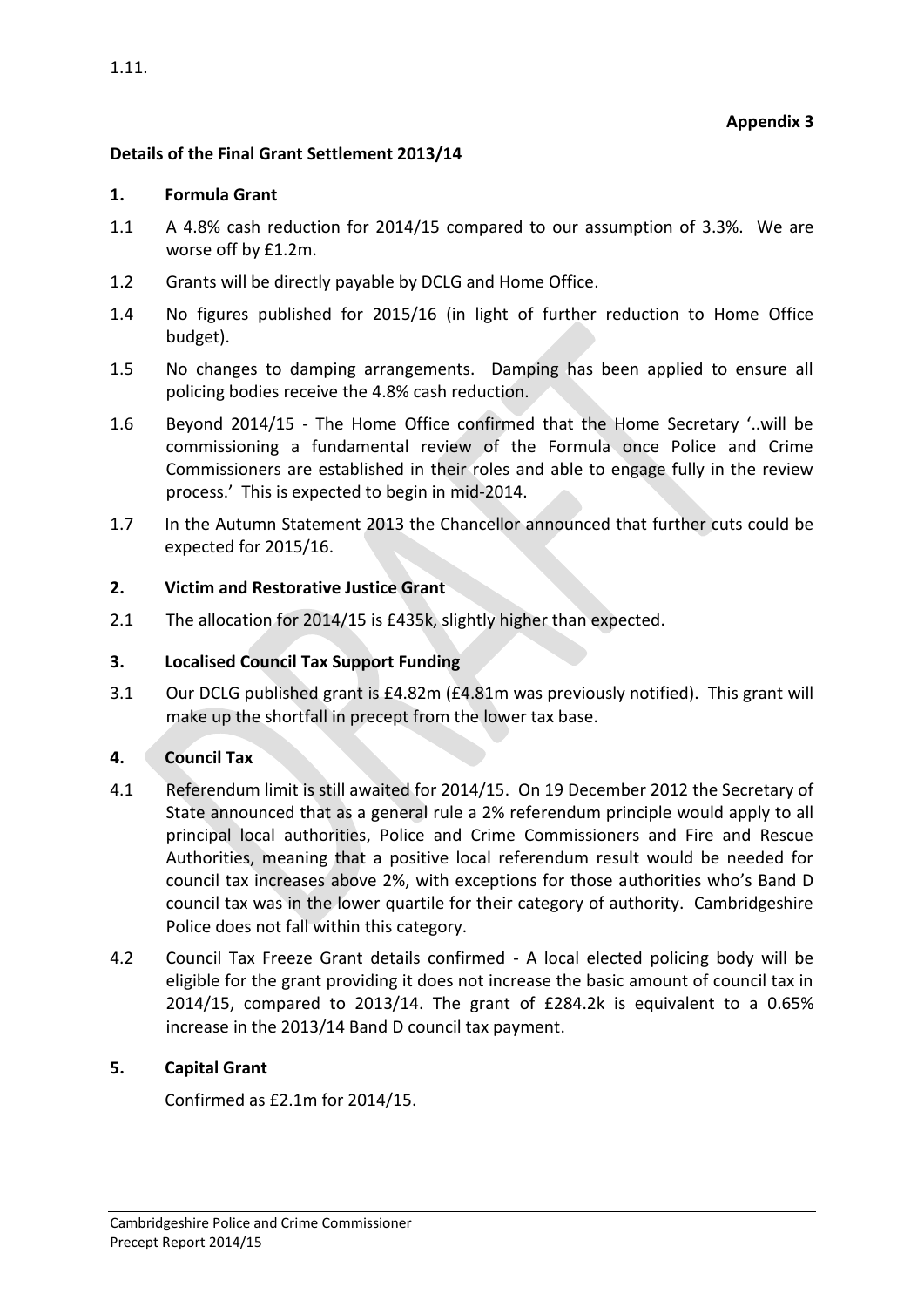# **Office of the Police and Crime Commissioner (OPCC)**

#### **Budget for the OPCC 2013/14 and 2014/15**

|                                                         | 2013/14<br><b>Budget</b><br>r<br>£000 | 2014/15<br><b>Budget</b><br>£000 | Change<br>£000 | <b>Notes</b>                                                                         |
|---------------------------------------------------------|---------------------------------------|----------------------------------|----------------|--------------------------------------------------------------------------------------|
| <b>Police and Crime Commissioner</b>                    | 70                                    | 70                               | 0              |                                                                                      |
| Police and Crime Commissioner - employers<br>ΝI         | 7                                     | 8                                | $\mathbf{1}$   |                                                                                      |
| Deputy Police and Crime Commissioner                    | 28                                    | 28                               | $\overline{0}$ |                                                                                      |
| Deputy Police and Crime Commissioner -<br>employers NI  | 2                                     | 3                                | 1              |                                                                                      |
| Travel/Conferences etc.                                 | 10                                    | 5                                | $-5$           | Reduced costs for the PCC and<br>Deputy PCC                                          |
|                                                         | 117                                   | 114                              | $-3$           |                                                                                      |
| <b>OPCC Staffing</b><br>(incl. Chief Executive and CFO) | 466                                   | 745                              | 279            | Increased capacity for new<br>functions and Stage 2 Transfer<br>staff                |
| (9.8 fte in 2013/14) (15.9 fte in 2014/15)              |                                       |                                  |                |                                                                                      |
| Other OPCC staff costs                                  | 24                                    | 19                               | -5             | Travel costs, recruitment and<br>training etc.                                       |
| Legal fees                                              | 40                                    | 78                               | 38             | Increased to account for<br>collaboration requirements                               |
| <b>External Audit Fees</b>                              | 65                                    | 45                               | $-20$          | Constabulary now contribute<br>towards external audit                                |
| <b>Internal Audit costs</b>                             | 46                                    | 46                               | $\mathbf 0$    |                                                                                      |
| Other office and running expenses                       | 108                                   | 177                              | 69             | Custody visitors, IT costs,<br>Corporate subscriptions,<br>accommodation costs, etc. |
| <b>Total costs of the OPCC</b>                          | 866                                   | 1,224                            | 358            |                                                                                      |
|                                                         |                                       |                                  |                |                                                                                      |
| <b>Staffing</b>                                         | 597                                   | 873                              | 276            |                                                                                      |
| Non-Staffing                                            | 269                                   | 351                              | 82             |                                                                                      |
|                                                         | 866                                   | 1,224                            | 358            |                                                                                      |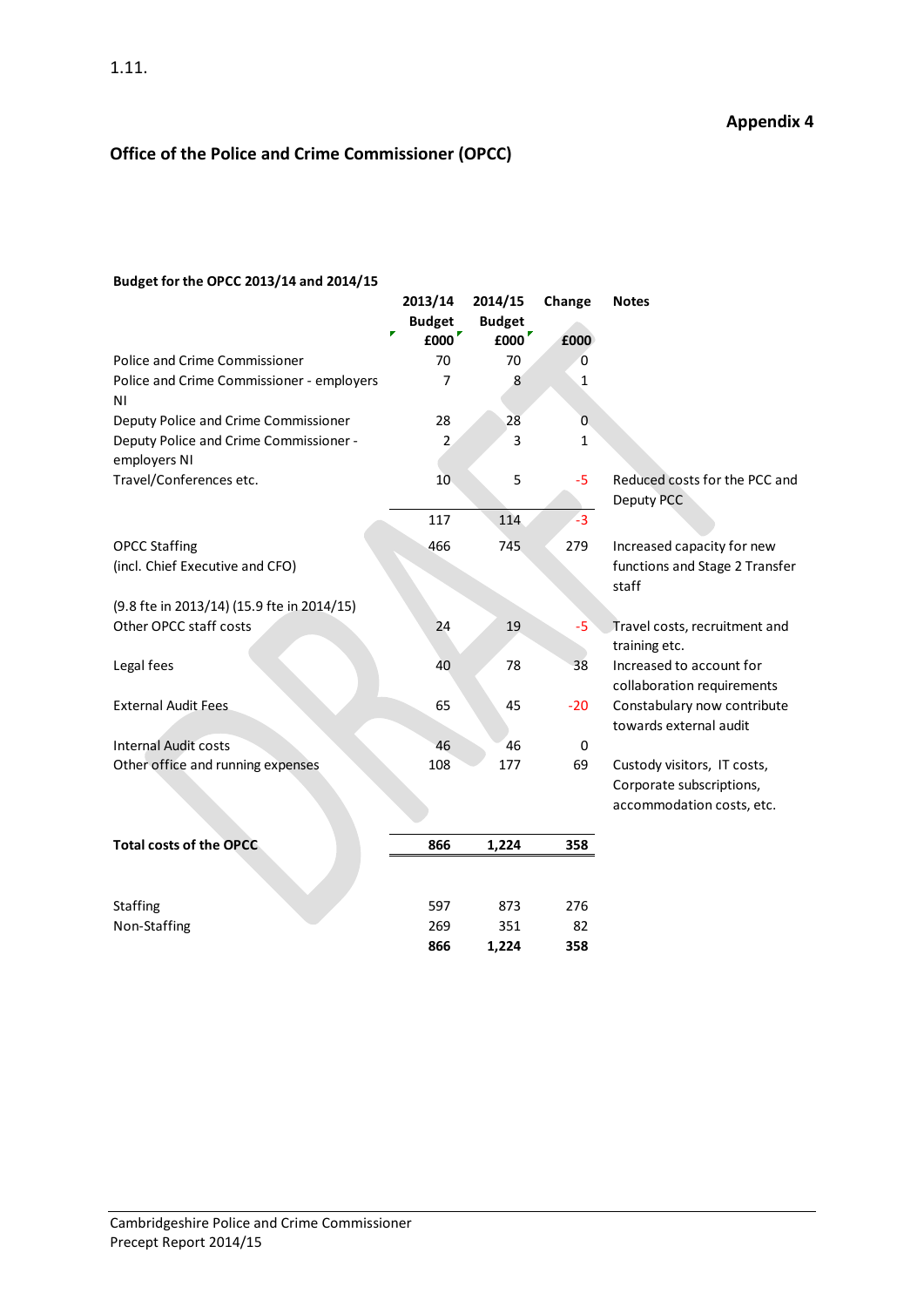|  |  |  | Share of Precept to be paid by each District/City Council in 2014/15 |
|--|--|--|----------------------------------------------------------------------|
|--|--|--|----------------------------------------------------------------------|

|                      |             |               | Collection           |                      |
|----------------------|-------------|---------------|----------------------|----------------------|
|                      |             |               | <b>Fund Surplus</b>  | <b>Total Payment</b> |
|                      | Council Tax | Precept       | $(+)/$ Deficit $(-)$ | Due                  |
|                      | Base No.    | £             | £                    | £                    |
| Cambridge City       | 38,675.1    | 7,013,729.39  | $-4,537.87$          | 7,009,191.52         |
| East Cambridgeshire  | 27,877.3    | 5,055,548.36  | $-14,283.00$         | 5,041,265.36         |
| Fenland              | 27,011.0    | 4,898,444.85  | 0.00                 | 4,898,444.85         |
| Huntingdonshire      | 57,357.0    | 10,401,691.95 | $-17,815.00$         | 10,383,876.95        |
| South Cambridgeshire | 58,242.6    | 10,562,295.51 | $-59,656.00$         | 10,502,639.51        |
| Peterborough City    | 51,054.0    | 9,258,642.90  | 0.00                 | 9,258,642.90         |
| Total                | 260,217.0   | 47,190,352.95 | $-96,291.87$         | 47,094,061.08        |